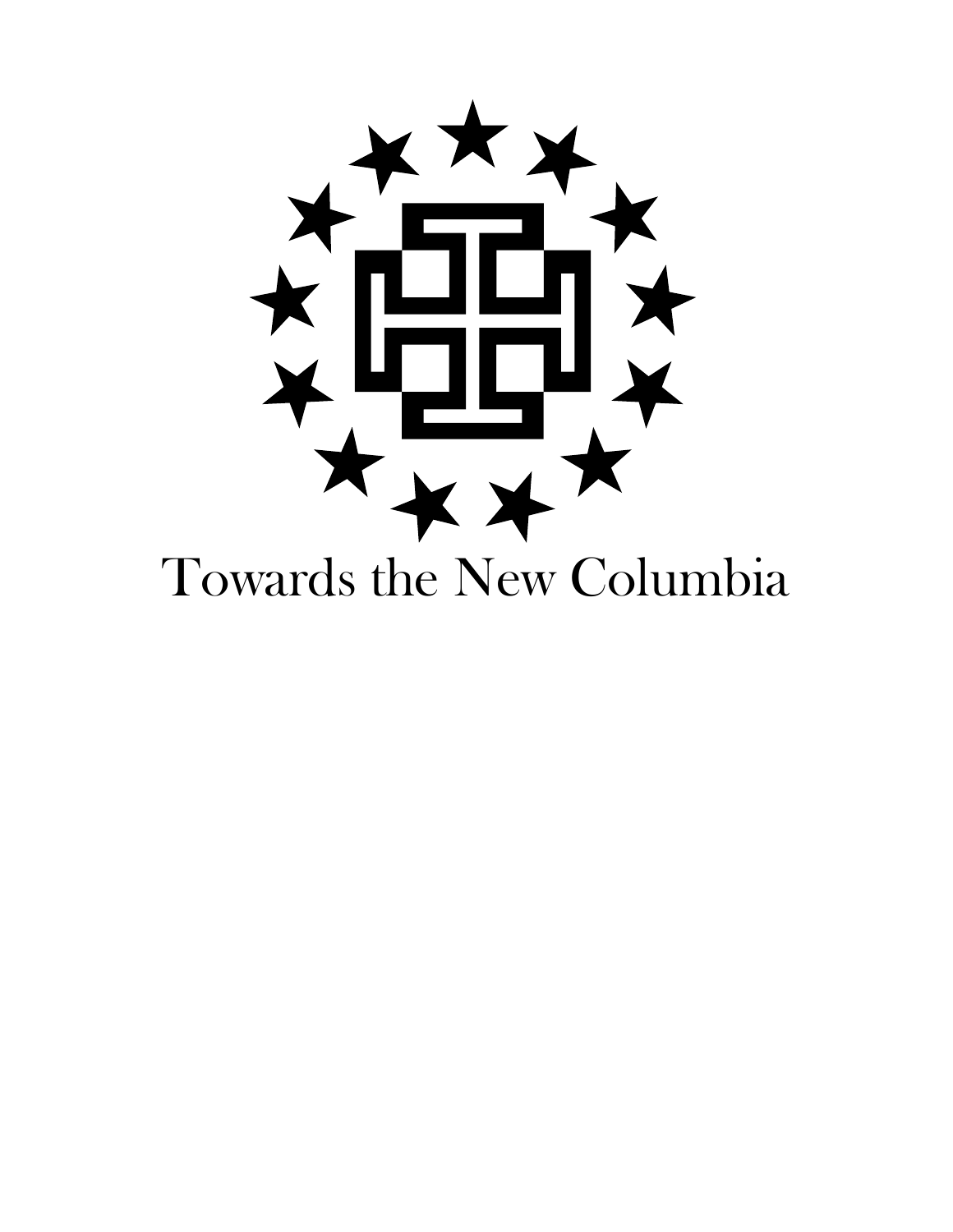## Table of Contents

| Introduction                | $\mathbf{2}$   |
|-----------------------------|----------------|
| Profession of Faith         | $\mathbf{2}$   |
| On Columbia                 | 3              |
| <b>Core Beliefs</b>         | $\overline{4}$ |
| Faith                       | $\overline{4}$ |
| Family                      | 5              |
| Fraternity                  | 6              |
| Platform                    | 7              |
| <b>Social Issues</b>        | 7              |
| Pro-Life                    | 7              |
| Abortion                    | 7              |
| Euthanasia                  | 7              |
| Contraception               | $\overline{7}$ |
| Sex and Morality            | 8              |
| Pornography                 | 8              |
| Marriage                    | 9              |
| Social Justice and Equality | 9              |
| On Culture                  | 11             |
| On Government               | 12             |
| Democracy                   | 12             |
| Federalism                  | 12             |
| <b>Economic Issues</b>      | 13             |
| On Capitalism & Communism   | 13             |
| Welfare & Social Services   | 14             |
| <b>Labor Relations</b>      | 14             |
| The Dignity of Labor        | 15             |
| America First               | 16             |
| Foreign Policy              | 16             |
| Trade                       | 16             |
| <b>Closing Statement</b>    | 17             |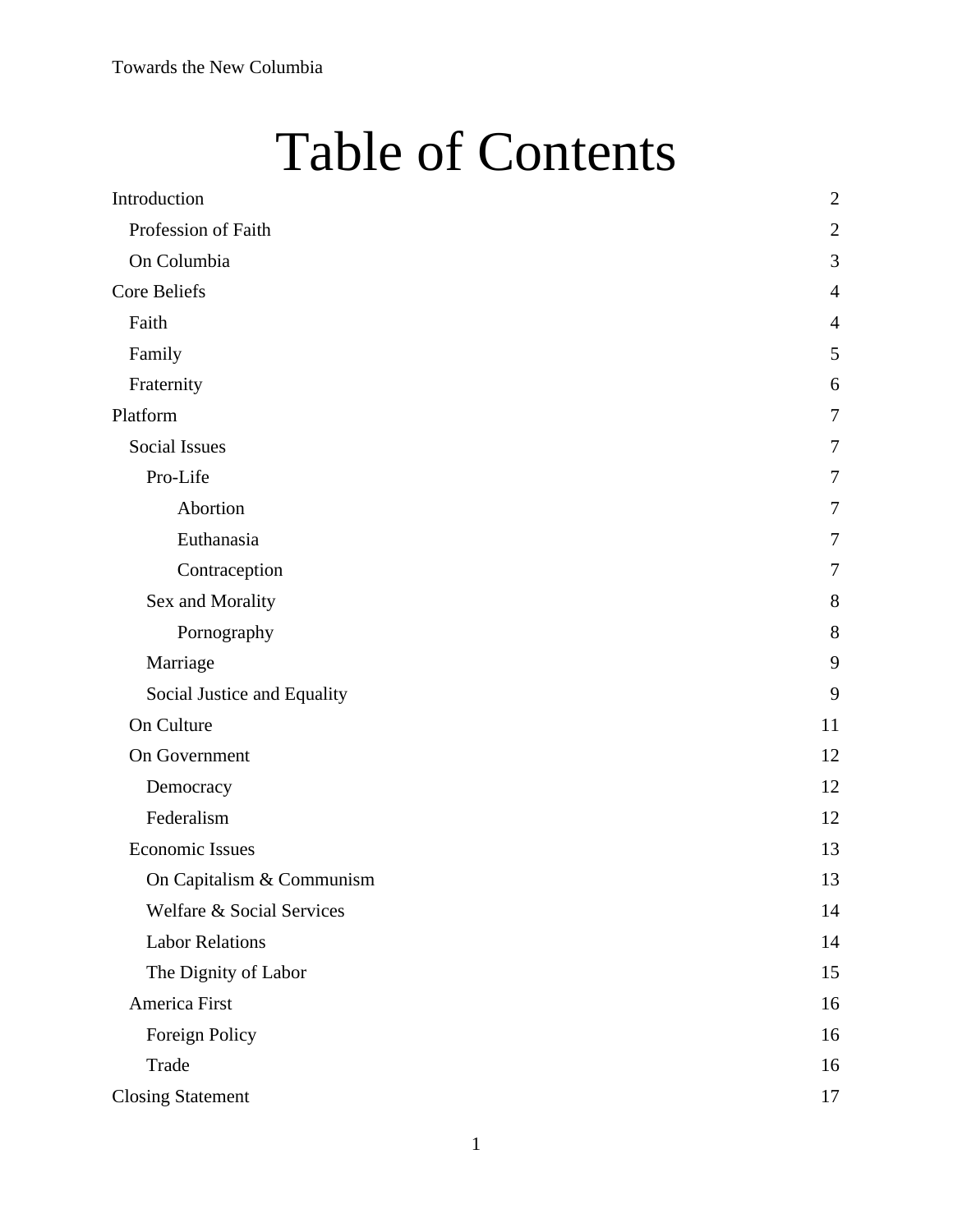# Introduction

## Profession of Faith

- <span id="page-2-1"></span><span id="page-2-0"></span>● We believe in one God, the Father Almighty, Maker of heaven and earth, and of all things visible and invisible.
- And in one Lord Jesus Christ, the only begotten Son of God, begotten of the Father before all worlds, Light of Light, very God of very God, begotten, not made, being of one substance with the Father;
- By whom all things were made;
- Who for us men, and for our salvation, came down from heaven, and was incarnate by the Holy Ghost and of the Virgin Mary, and was made man;
- He was crucified for us under Pontius Pilate, and suffered, and was buried, and the third day he rose again, according to the Scriptures, and ascended into heaven, and sitteth on the right hand of the Father;
- From thence he shall come again, with glory, to judge the living and the dead;
- Whose kingdom shall have no end.
- And in the Holy Ghost, the Lord and Giver of life, who proceedeth from the Father, who with the Father and the Son together is worshiped and glorified, who spoke by the prophets.
- In one holy catholic and apostolic Church; we acknowledge one baptism for the remission of sins; we look for the resurrection of the dead, and the life of the world to come. Amen.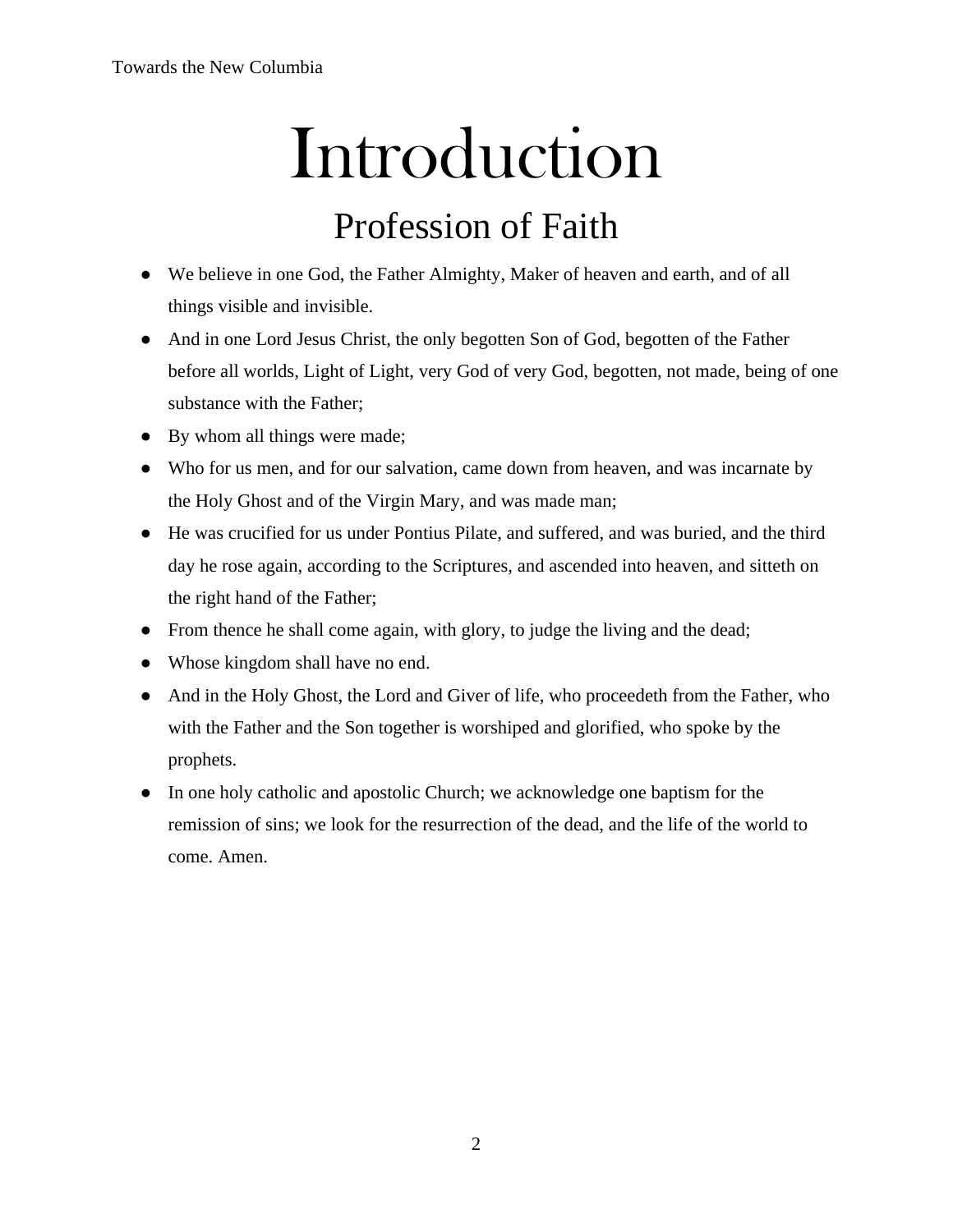## On Columbia

<span id="page-3-0"></span>In American history, the name "Columbia" holds a special place. In honor of Christopher Columbus, the great Christian navigator who braved the unknown in the pursuit of discovery and whose efforts resulted in the colonization of the New World, the Thirteen Colonies began to be known as Columbia. Over time, this poetic sobriquet was lent to the personification of the United States, Lady Columbia. Today, it can be found as the name of towns, districts, ships, and academic institutions, but for us, Columbia is something more.

We dream not simply of Columbia, but of a *New* Columbia: a shining city on a hill united in the Social Kingship of Christ. It is, in essence, America reborn as a model of Christian society and fellowship. We dream of casting off the dead weight that weighs us down, of breaking the chains of immorality that hold us back.

With dedication and determination, there are few things that we cannot achieve and few obstacles we cannot overcome. Long and difficult is the road ahead, but with our fellows by our sides and a song in our hearts, anything is possible - after all, if God be for us, who is against us?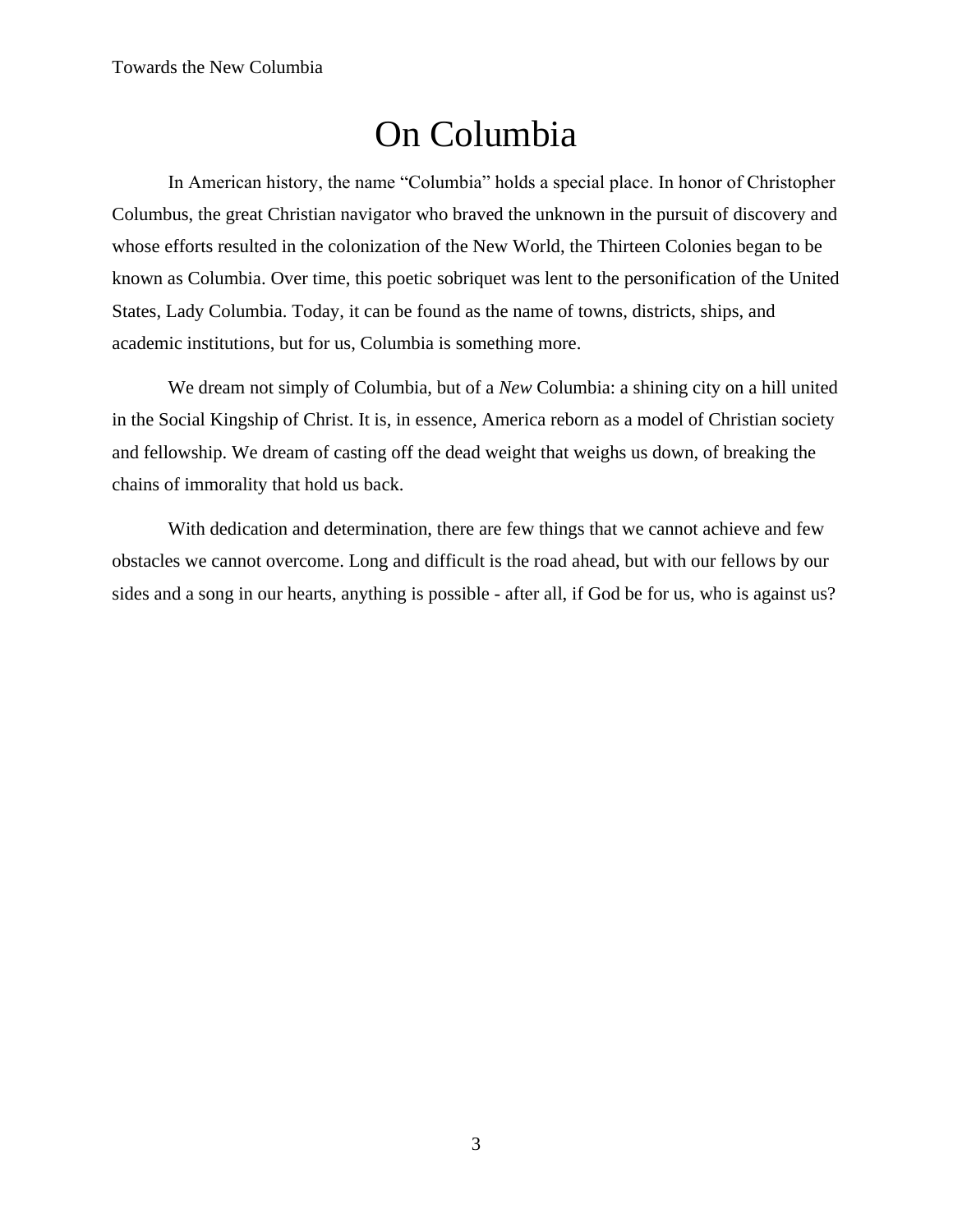# Core Beliefs

## Faith

<span id="page-4-1"></span><span id="page-4-0"></span>Truth – objective truth – can only be found through the pursuit of God. It is a gift handed to us by our Creator, that we may be shown the path to goodness and enlightenment. Christ is the way and the light, and to reject Him would be to reject Truth.

The false religions that have tainted Man have only divided us and driven us astray, causing our fellows to falter and succumb to false teachings. They have rejected God, and so they have rejected Truth, some even believing that they themselves are their own gods or that they know better than God Himself. Such disordered thinking is not conducive to a proper worldview and ideology. How can one reject Truth and expect to live a proper life, let alone build a properly ordered and just society?

We wholly reject any teaching that is not God's, any philosophy that is not rooted in the Gospel. Furthermore, we reject anything that does not come from God or that disrespects, contradicts, or otherwise works against Him. We hold fast in our belief in the God of the Trinity, the Light of Light and Way of Ways, and we will do all that we can to see that His will shall be done.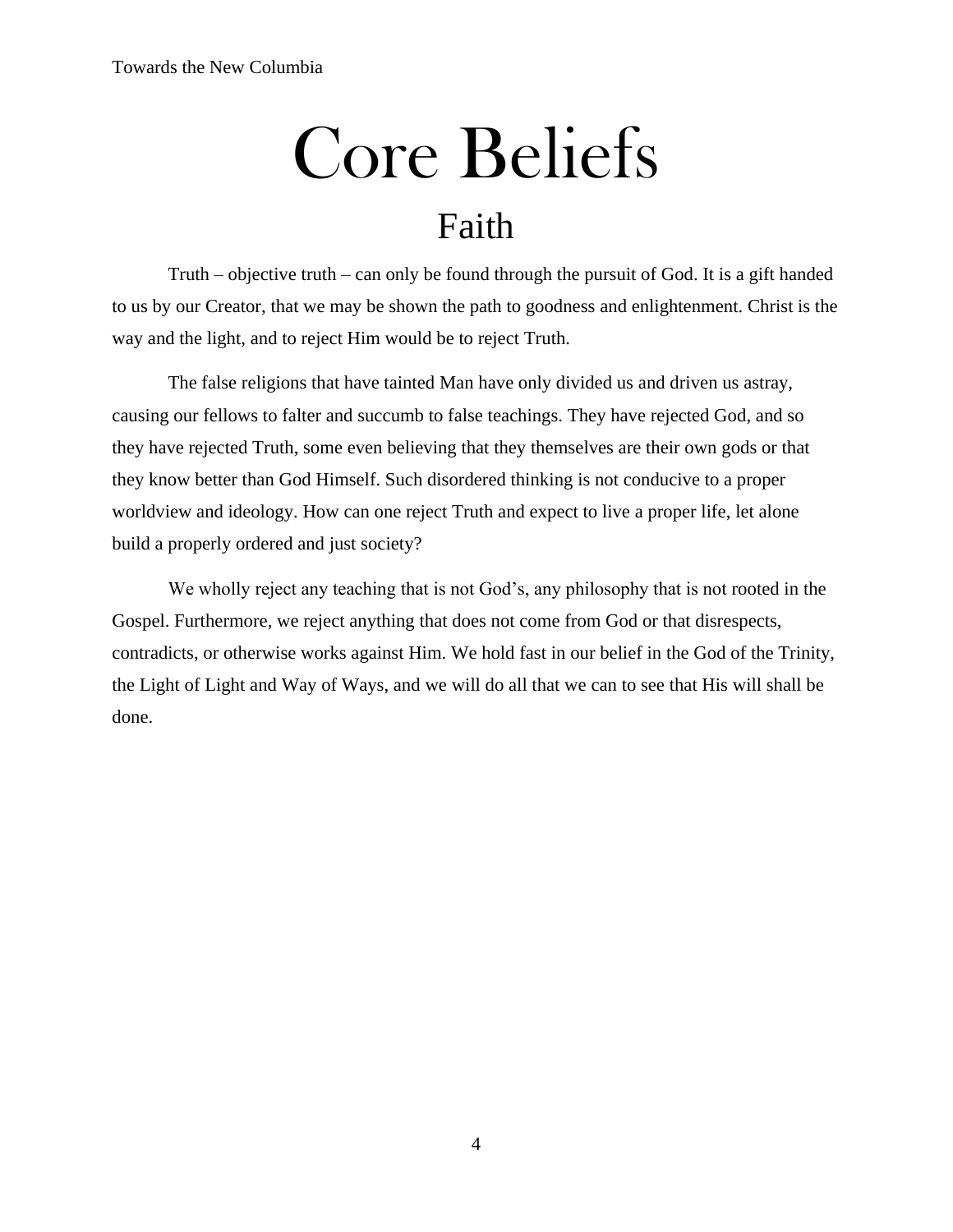## Family

<span id="page-5-0"></span>One person alone does not create a society, and it is for this reason that we reject the notion of the individual being the building block of society. It is within the family that children are given the morals and values that shape both them and those they will come in contact with, and this is why those that wish to pervert our nation attack the family so viciously.

Raising strong Christian families is the number one cure and deterrent to the evils we see today, as well as the best way to create a strong and stable society. If we wish to turn this nation around for the better, our focus must start here.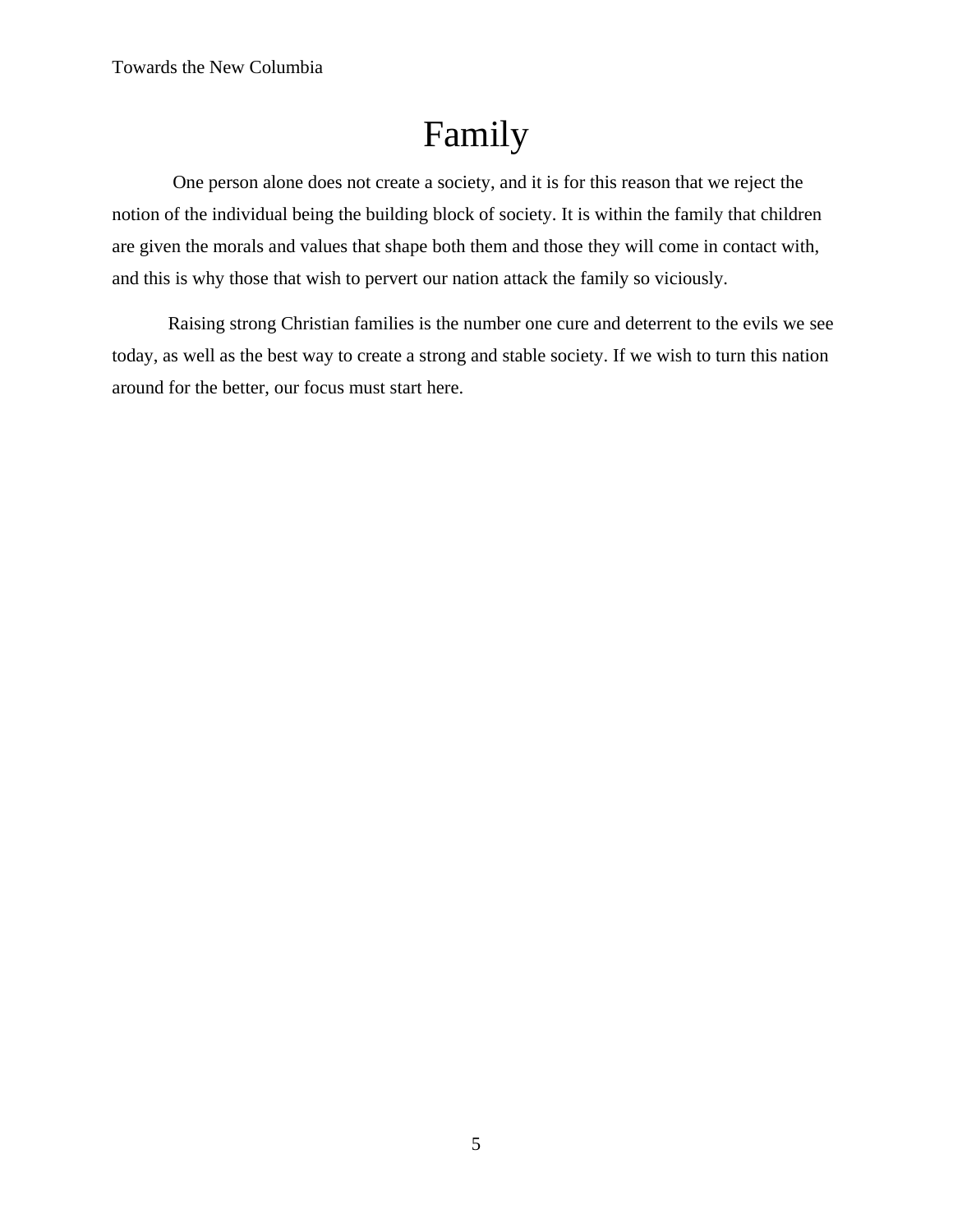## Fraternity

<span id="page-6-0"></span>Over the past few decades, we have forgotten what it means to be an American. We have turned our backs on common sense, goodness, and even our fellow countrymen. Years of strife, division, and discontent have driven a wedge between us, fostering a gross disdain for our fellows so severe that we view them as "others" rather than as Americans. This divide, fed and encouraged by enemies both foreign and domestic, has prevented us from being able to achieve true prosperity.

How can a nation prosper when its citizens are at each other's throats? How can a people thrive if they do not respect and love their fellows? We can never realize our ambitions unless we have each other's support. A nation is doomed when it is divided. More than just national prosperity, a lack of fraternal bond causes us to forget and ignore the troubles our fellows face. In our disdain for others we have forgotten what it means to live selflessly, to sacrifice ourselves in service to our neighbor. Every day should see us work to close the divide between us, not simply because it helps the nation, but because it helps our fellows.

Unless we can foster the Great American Fraternity and bring Americans together, our glorious nation will dissolve into endless infighting and vitriol. We need to reach out to our fellows, to connect with them and support them. By loving each other, we can foster true prosperity while improving the lives of others and upholding one of God's greatest commandments: to love thy neighbor as thyself.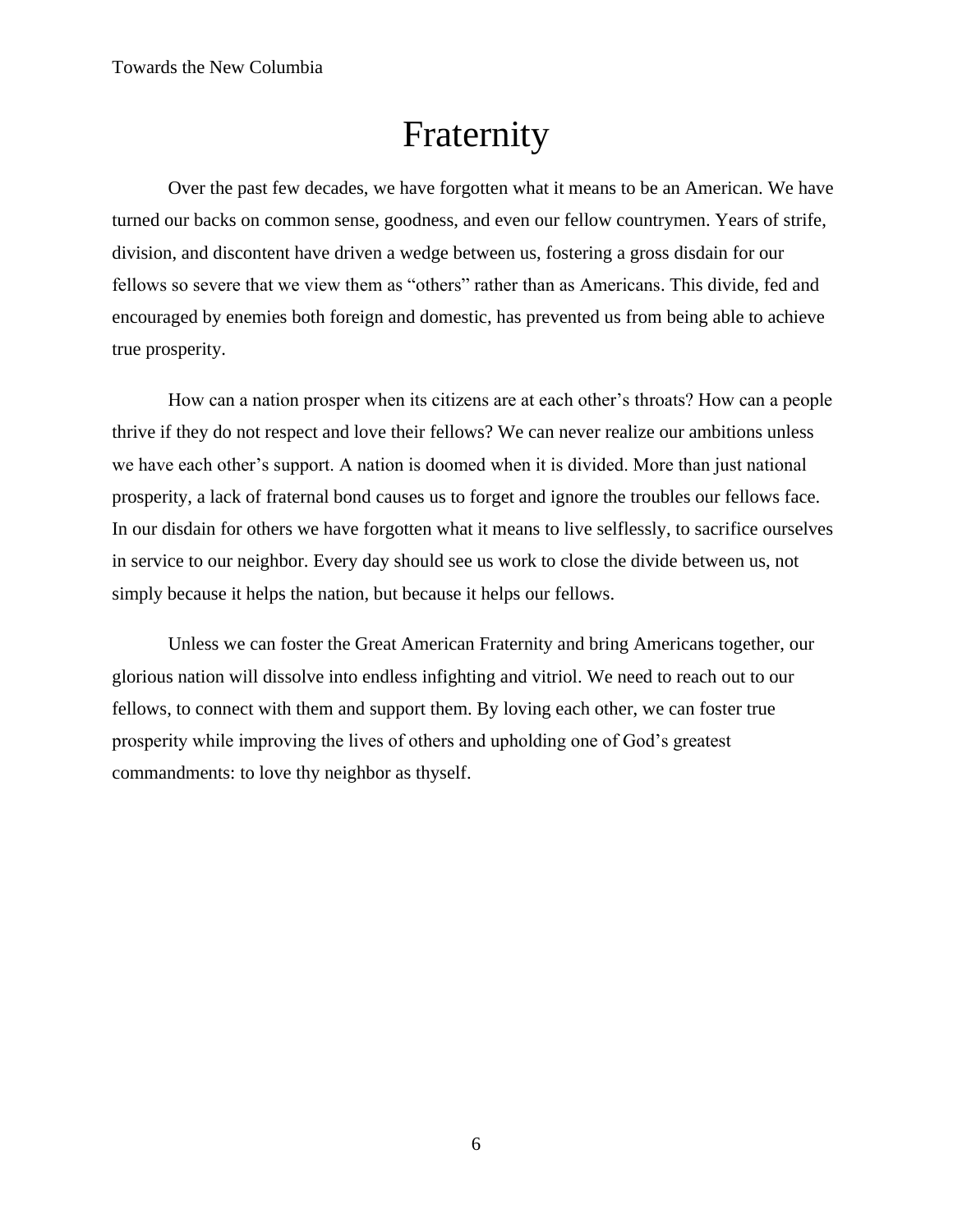## Platform

## Social Issues

Pro-Life

#### <span id="page-7-3"></span><span id="page-7-2"></span><span id="page-7-1"></span><span id="page-7-0"></span>Abortion

Abortion is one of the greatest injustices and sins that currently plagues our nation. Science confirms that life begins at the point of conception, when a novel set of unique human DNA is formed. Abortion, therefore, culminates in the termination of the life of another human. With this understanding, the idea that a woman can validly and legally choose to kill her baby because the child is unwanted, may have developmental issues, or was conceived of rape or incest is unthinkable, unacceptable, and morally reprehensible.

#### <span id="page-7-4"></span>Euthanasia

Euthanasia is an often-overlooked aspect of the pro-life cause that needs more attention. The Hippocratic Oath defines the role of the medical professional as one to treat and cure ailments of the body, never to purposely harm. It is a perversion of the honorable medical profession into something evil and vile.

More than simply perverting the medical profession, euthanasia creates a culture and economy of death. Whereas life is a sacred gift from God and should be cherished and protected, cultures of death worship and are transfixed on shirking this gift and believing they are equal to God. Euthanasia as a whole must be rejected, that we may fully and graciously honor the gift of life.

#### <span id="page-7-5"></span>Contraception

At its core, artificial contraception runs contrary to the pro-life cause. By circumventing the possibility of pregnancy, the natural purpose of sex is ignored, turning the act from something positive into something sinful. It degrades the meaning of sex, and in many ways, is tantamount to playing God.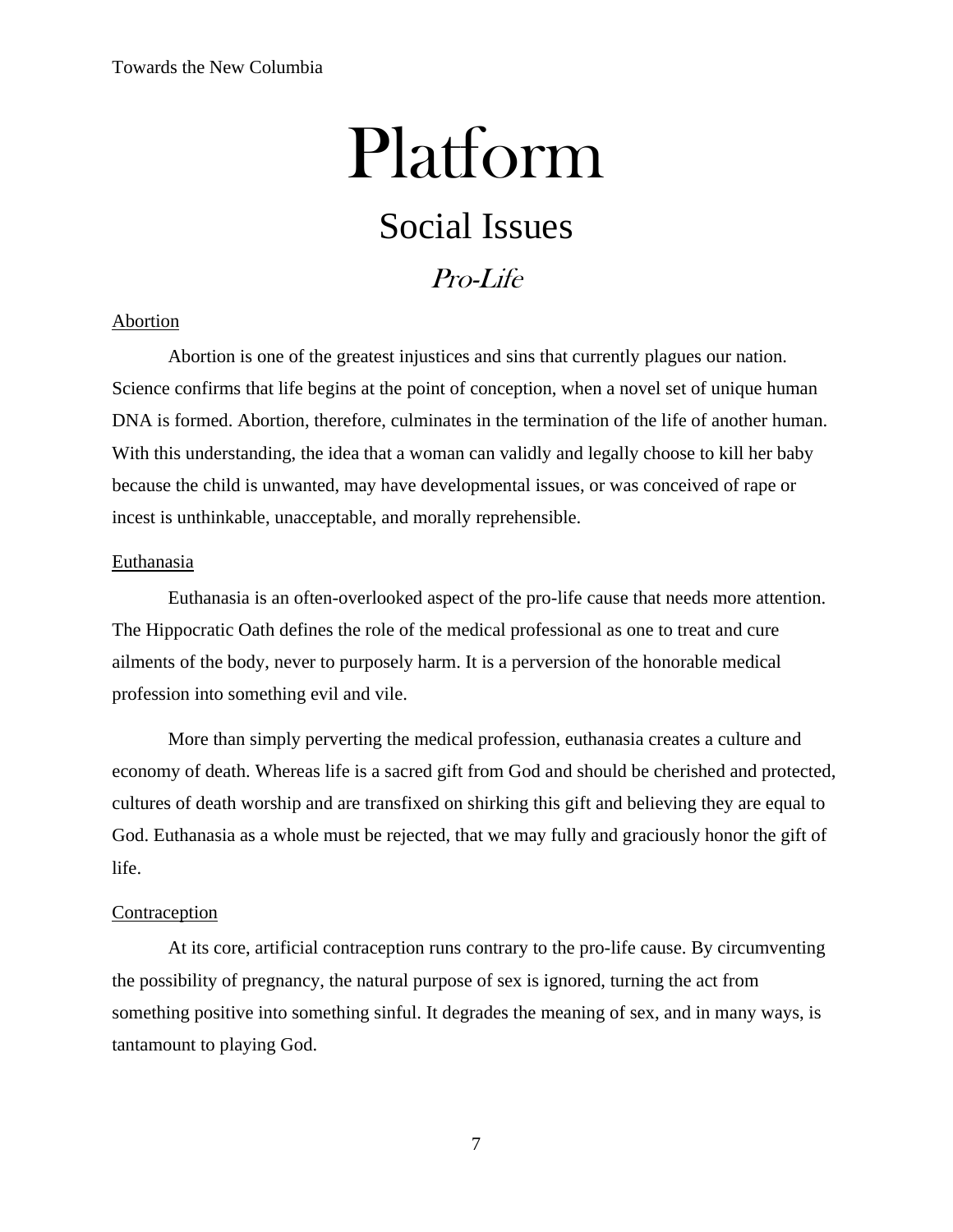To oppose artificial contraception is to open sex once again to the possibility of life, as well as return the maturity, dignity, and the sanctity of the act back to its proper place.

## Sex and Morality

#### <span id="page-8-0"></span>Sexual "Liberation"

Birth control, free love, and the other products of the Sexual Revolution have had heinous effects on our society. Victims of the Revolution firmly believe themselves to have been freed or liberated, when in realty they have been enslaved by their carnal desires and lead by lust.

Sex is a gift from God that allows for both procreation and the expression of intimacy between husband and wife. Sexual acts that detract or otherwise stray from these two purposes are contrary to the natural order and God's commandments.

The concept of free love - an oxymoron - is a gross perversion of some of God's greatest blessings, warping them to fit the desires of Man rather than their natural purpose as ordered by God. Free love turns sex into little more than a pastime, stripping away any semblance of intimacy or love. In doing so, the institution of marriage – yet another gift from  $God - is$ threatened and sexual morality spirals down until, as today, God is removed entirely from sex.

Enslavement to carnal lust is not liberation, and the perversion of God's blessings is a grave sin. If we are to repair marriages and fix families, we must focus on reverting the effects of the Sexual Revolution.

#### <span id="page-8-1"></span>**Pornography**

Time and time again, pornography has been shown to have severe adverse effects on habitual consumers. They are more likely to suffer from depression, have a harder time connecting with people and forming relationships, and are more likely to view others as objects instead of people. It leads to mental, sexual, and relationship issues, and must be treated as a drug. It is highly addictive.

On a philosophical level, pornography is degrading to human nature. It is the ultimate form of objectification achievable: people exist for sex and are sexual objects to be used. This is readily apparent in the way that the porn industry, where performers are regularly beaten, raped, coerced, and abused in a myriad of ways. Performers that have left the industry, such as Mia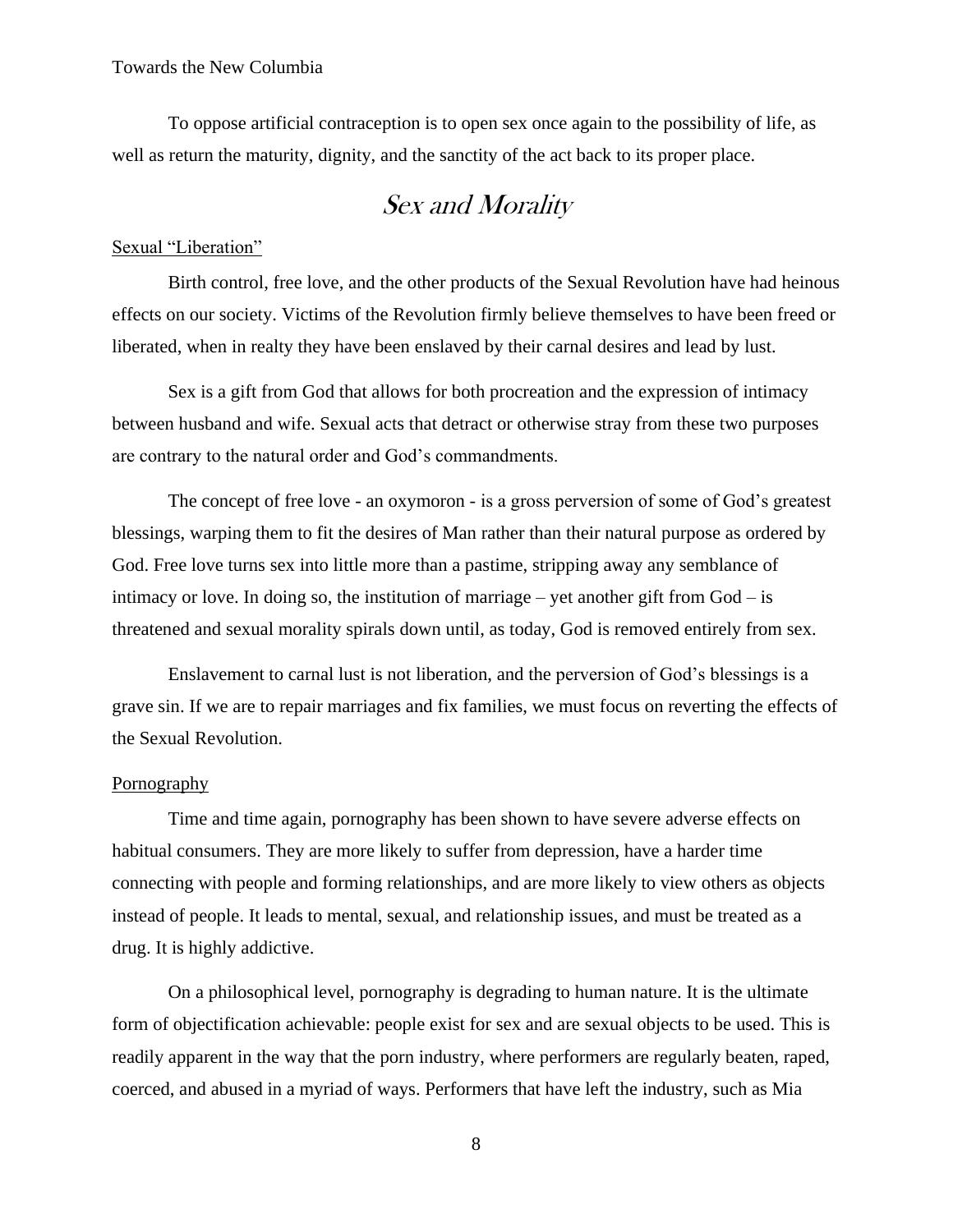Khalifa, often speak out against the way porn companies operate, and even against porn consumption as a whole.

More than just the producers, popular porn distributors like Pornhub have been caught multiple times hosting child porn and videos of actual rape, yet they face no consequences. This is the ultimate conclusion of normalized pornography: the widespread distribution of perversion and the degradation of human value. It is a grave sin, and the existence of such a ubiquitous and normalized industry is a sign of a deeply sick people.

## Marriage

<span id="page-9-0"></span>Marriage, one of the most supreme and holy gifts from God, is under siege. We have entered an age where the sanctity of marriage is an afterthought - if it is thought of at all. It holds no meaning in our secular society, which has turned away from viewing it as the divine, indissoluble union that it is, and instead viewing it as a temporary fling that ends as soon as trouble arises.

Marriage not only joins two people, it changes them. Man and woman become husband and wife, and eventually they become father and mother. It is a strong marriage that sets a solid foundation for a rightly ordered, stable, and successful family, but that goal is unobtainable if the severity of the bond is not understood and appreciated.

The sanctity of marriage and its status as a religious institution must be defended. It must be shielded from government interference and ridiculous secular restrictions such as marriage licenses and other forms of gatekeeping.

## Social Justice and Equality

<span id="page-9-1"></span>Despite the Progressive movement's dogmatic regurgitation of it, Social Justice is a very old concept that traces its roots to the writings of St. Augustine. It refers to justice as it relates to distribution of wealth, opportunity, and the overall relationship between the individual and society. Progressives have twisted Social Justice to fit their unnatural ideology, corrupting the very concept of justice, which they claim to have a monopoly on. Their form of Social Justice would not realize any sort of actual justice, rather it would create a state of unnatural equality.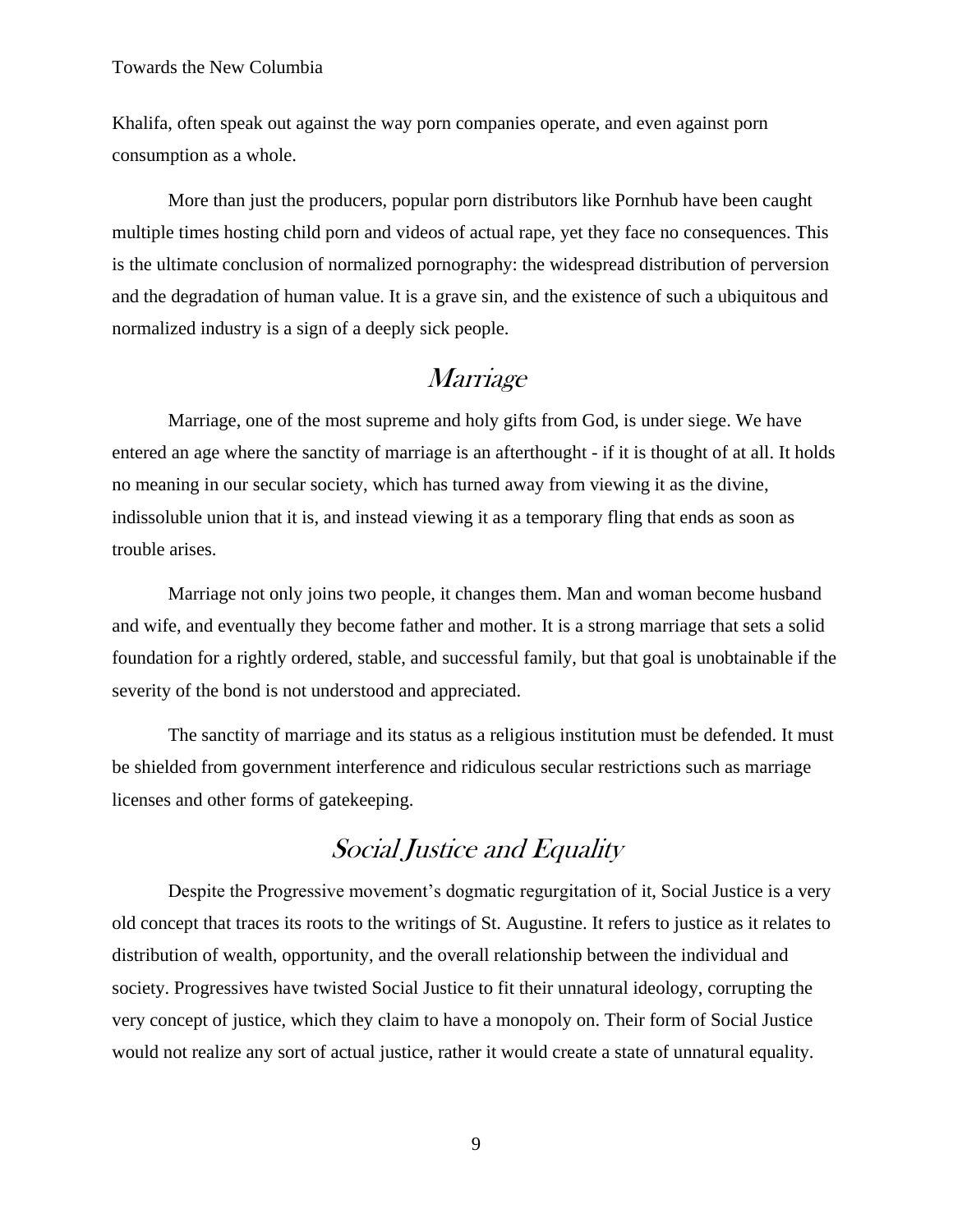The true nature of Social Justice has been so far removed from the modern consciousness that it seems foreign - that is, that Social Justice is established when Man's transcendent dignity is upheld and respected. All Men are made in the image of God, and thus are endowed with a certain equal and inalienable worth.

Though all Men have an inherent equality in their worth, that does not mean inequality is evil. On the contrary, it is equality that is evil – unnatural equality. All Men are naturally diverse in many aspects: age, race, sex, intellectual and physical abilities, moral aptitudes, and even wealth. These differences are natural, as they stem from the natural order. We, as Men, are created as imperfect beings. We require others to fill in our gaps and complement our God-given endowments. Inequality is thus a natural phenomenon and not one that should be viewed with disdain; rather, let us rejoice in our inequality, that we may better our fellow Men with our own endowments.

While inequality is natural and good, let us not ignore that there are and can be sinful manifestations of inequality. These are the sorts of inequalities that ignore Man's dignity and deny him his worth and manifest themselves by way of extreme economic and social disparities. Such abhorrent situations can be seen all over the world, being brought about by supercapitalism and radical Progressivism. Working to eradicate such inequalities is the true nature of Social Justice: it is standing shoulder to shoulder with our fellow Men in solidarity with the downtrodden as a Christian brotherhood, armed with the Gospel and destroying all institutions that threaten Man's worth.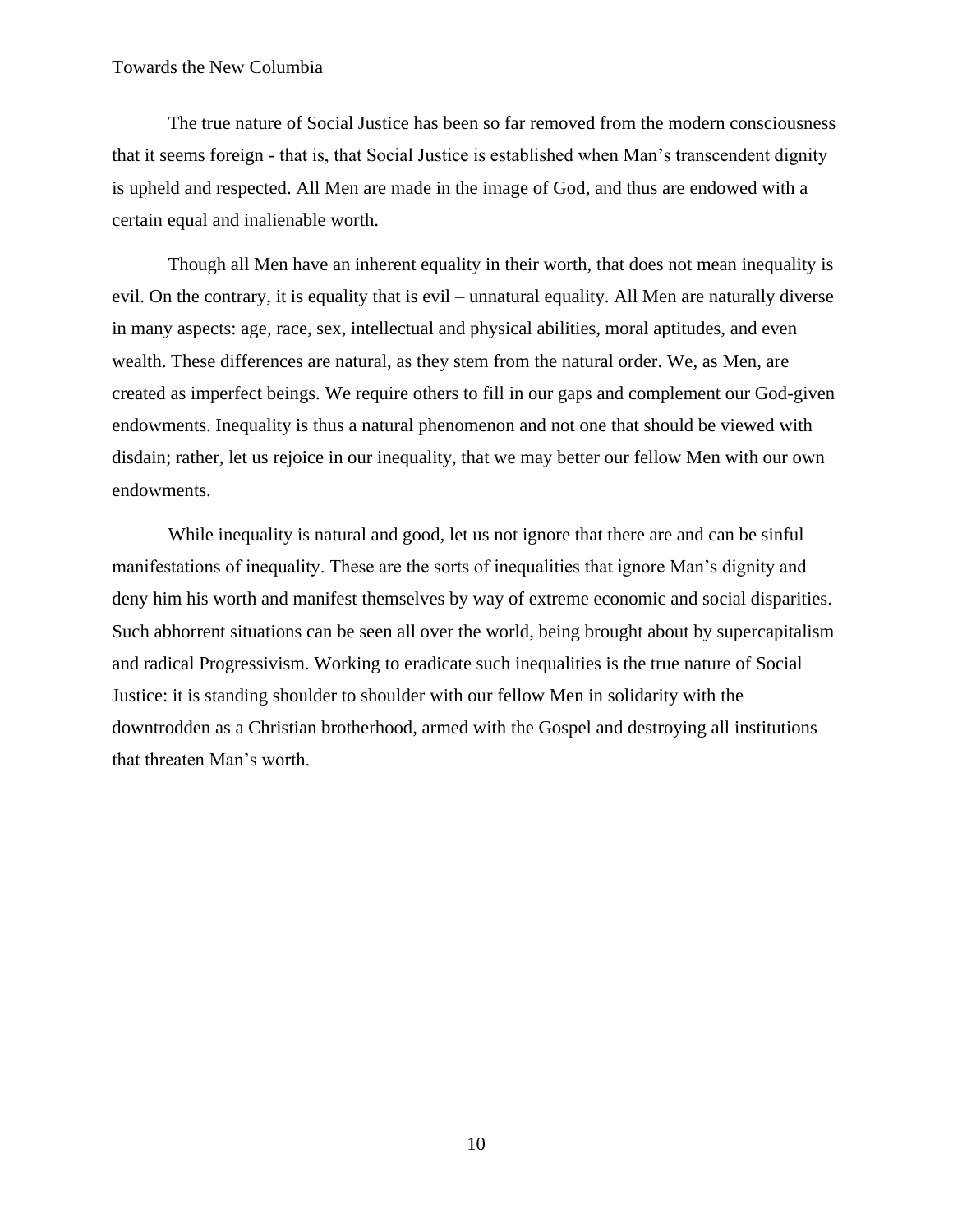## On Culture

<span id="page-11-0"></span>America is one of the most diverse nations on the planet. Simply cross state lines, or even go to the other side of a state, and you will find people living their lives differently than you and your family. This extreme level of cultural pluralism makes it very difficult to define America culturally and all but precludes America from being viewed or operated as some sort of cultural union.

The question, then, is how to handle these cultural differences. Should we make an effort to convert everyone to a single, homogenous culture? Surely not, as it would be an exercise in futility, let alone the question of what that single culture should be. Should we expel those who do not fit in with the American cultural zeitgeist? That would require a defined American culture, would require every person's personal culture to be assessed, and would be morally and ethically questionable. Should America be broken up into smaller cultural unions? That may sound appealing to some but would result in the destruction of America and lead to serious violence. In the end, there is only one solution to America's cultural diversity, and that is to take the same approach as the Romans.

The Roman Empire was vast in its territory and diverse in its peoples. From Gaul to Judah to Mauretania, people of different cultures and backgrounds became Roman. To achieve this, the Romans created a dual culture system. Subjugated peoples were allowed to retain their personal culture but were unified with the rest of the Empire under a Roman high culture. By respecting and preserving their people's ways of life but instating a cultural overhead, the Romans were able to unify people of different cultures under a single banner and achieve some of the greatest feats in human history.

If we are to solve our ongoing cultural disunity, we must take the Roman approach. We need a High American Culture that unifies America's diverse peoples under common ideas such as Christian morality, rule of law, and the common good. If we fail to do so, America will grow more and more divided until, eventually, there are no ties left, and the nation dissolves into infighting and violence.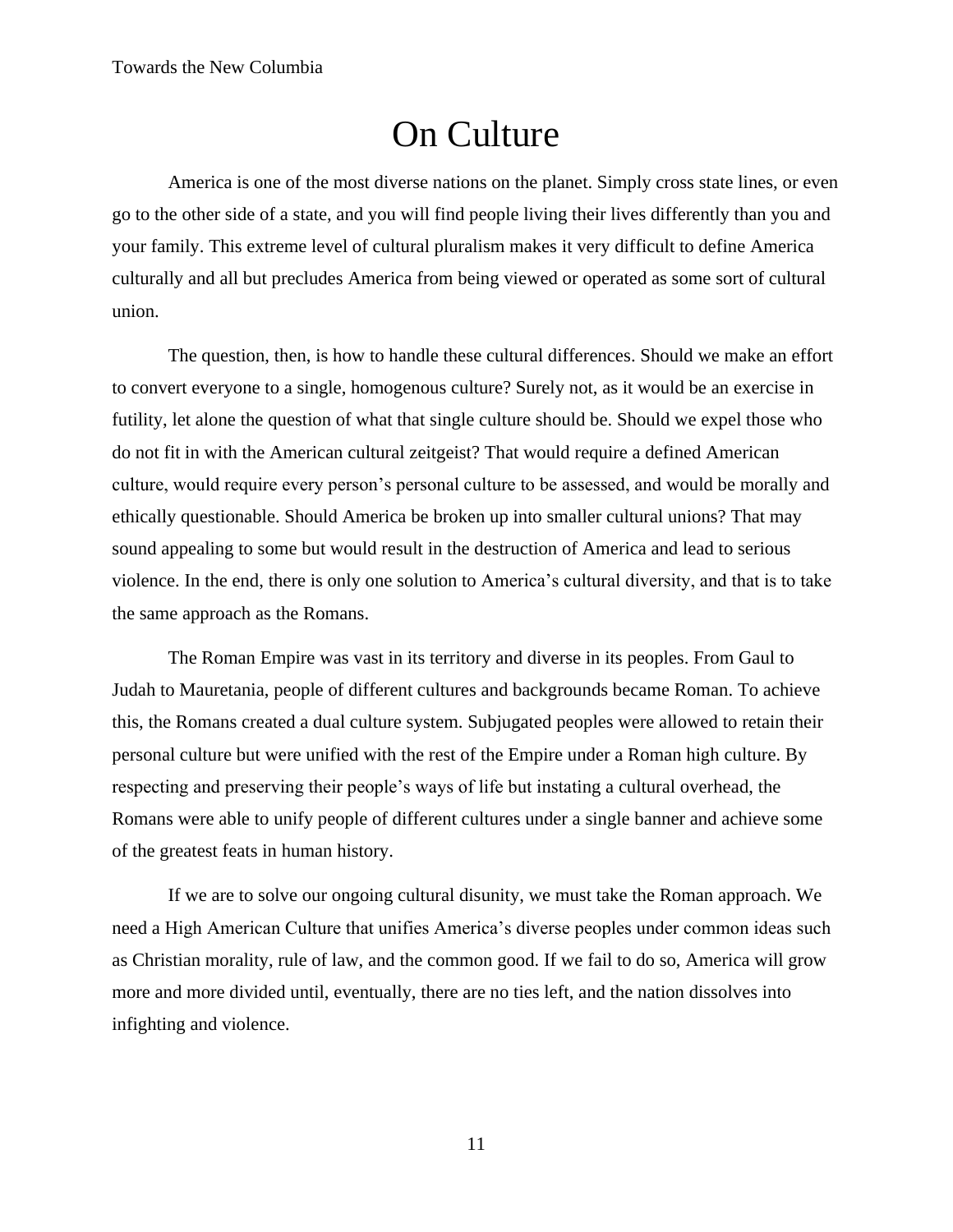## On Government **Democracy**

<span id="page-12-1"></span><span id="page-12-0"></span>Democracy has been the greatest political experiment of our time, and it is a failed one. We are expected to accept that because a person is a citizen of a nation, they automatically possess the knowledge and aptitude to decide such important things as national policy. How many voters truly understand the issues being addressed? How many could pass a citizenship test? The pluralistic methods of liberal democracy are hinged entirely on the voters. As Teddy Roosevelt remarked, "a vote is like a rifle; its usefulness depends upon the character of the user."

In reality, democracy and its methods work best on a small scale. At the local level, democracy is employed in areas that the everyman is intimately acquainted with: his community, his family, his trade, and so on. They are issues that affect him and his directly. If there is any place where universal or otherwise widespread suffrage is to be granted, it is here.

## Federalism

<span id="page-12-2"></span>America's organization as a federal state can be a powerful tool if utilized correctly and a disastrous one if not controlled. The unique interplay between the federal and state governments ensures the smooth day-to-day operation of the country and that our rights and privileges are preserved – however, it is that very same interplay that can lead to friction and strife.

It is important that the powers afforded to the states by the Constitution are preserved and honored, but we must not forget that the federal government is supreme. America is ultimately the sum of its smaller parts, and if the constituent states decide to flagrantly ignore our laws or otherwise work against the good of the nation – such as California declaring itself to be a "Sanctuary State" – then correction is necessary. The stability of America is founded upon the unity and cooperation of the states, and a nation of squabbling governments is not a stable one.

As such, it is therefore the duty of the federal government, acting as an agent of the American people, to ensure that the lower governments are working together and towards the common good. Sabotage of this goal is itself treasonous, and those that would disregard the common good would do America immeasurable harm.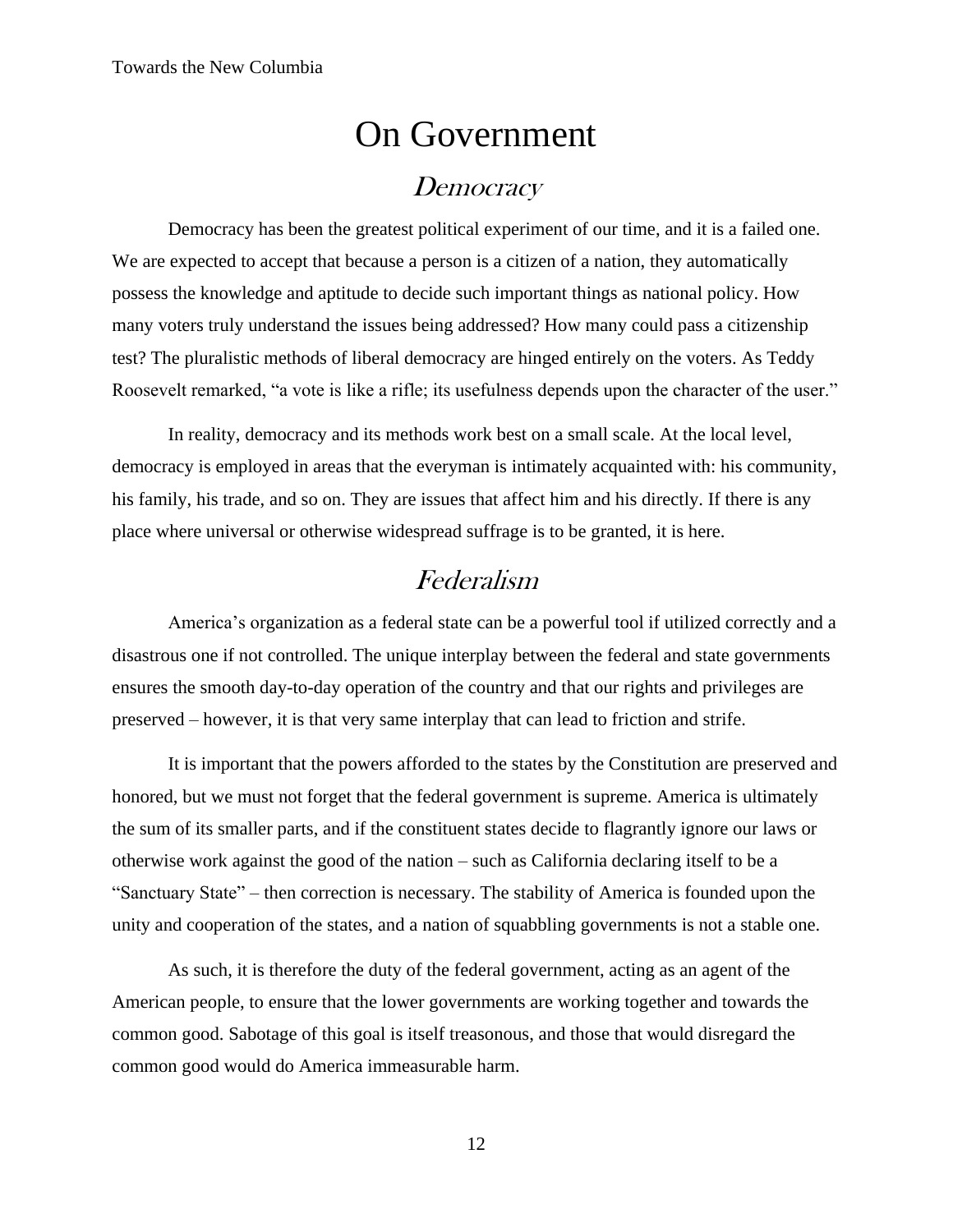## Economic Issues On Capitalism & Communism

<span id="page-13-1"></span><span id="page-13-0"></span>The current situation is such that we have been tricked into falling for a false dichotomy: that we must support either the Tyranny of the Profit by way of Capitalism or the Tyranny of Progress by way of Socialism. Crippling debt, outrageous student loans, a broken healthcare system, and a growing class divide have pushed Americans into one of these two camps while the gap continues to widen between them. At a glance, Capitalism and Socialism appear very different. Surely one might think that they are, as their core philosophies are in opposition to each other and they propose very different systems of economic governance. However, a closer look will reveal that these two Tyrannies are little more than sides of the same coin.

Capitalism and Socialism, despite their claims, would ultimately see Men as slaves. To the Capitalists, you are a worker drone. Under the false pretenses of a free market and social mobility, you live to serve the corporations and generate profits for them. Goodness and morality are measured in GDP as God is replaced with a dangerous idol: money. Your culture, as well as your human worth and your identity, are little more than economic commodities to be bought and sold.

To the Socialists, you are also a slave. You will serve their revolution and work their fields as they appoint themselves to cushy government jobs and sneer at you from their ivory towers. They preach tolerance, acceptance, and progress, but have perverted these concepts into Godless abominations that do little more than crush the souls of Men. You exist to serve and further an endless revolution of Progress.

Both these systems have turned their backs on God. They do not seek to create an organic, Christian society, nor can they allow for one. This false dichotomy is a dangerous one, as every day more and more Americans are led to support the further destruction of just society. The dichotomy must be rejected. A third position must be formulated if we are to see Men flourish.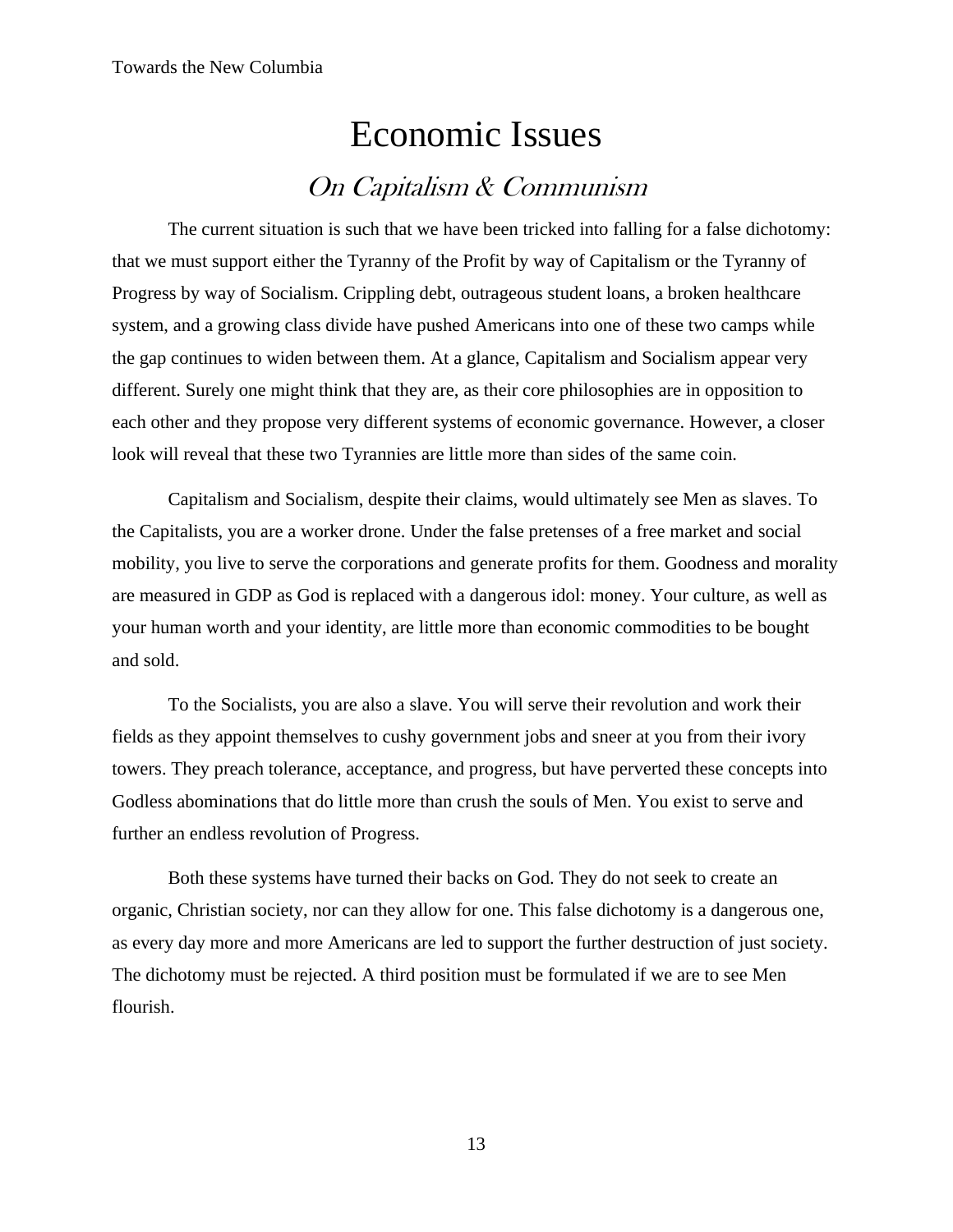## Welfare & Social Services

<span id="page-14-0"></span>Perhaps one of the most misguided and misunderstood concepts in the modern system is that of welfare programs. The modus operandi has been to throw money at a problem and hope it goes away, when, in reality, we are simply dumping billions into failed attempts at treating symptoms of larger, deep-seated issues. Rather than trying to figure out why people become reliant on welfare programs, we argue for either an increase in funding "to ensure their wellbeing" or a decrease in funding "to reduce the handouts to societal parasites."

Welfare programs and other social services are not, themselves, a bad thing. All societies need some sort of safety net to ensure that even the worst-off citizen can still have a chance at recuperation and growth. However, programs should aim to address the root cause of what causes reliance, not simply try to mask the symptoms of the problem. If we can successfully address what causes homelessness, unemployment, and broken families, we can reduce the number of bad outcomes in the first place, rather than just mopping up the resulting mess.

## Labor Relations

<span id="page-14-1"></span>To ensure a just and stable society, good working relations between Capital and Labor are paramount. To that end, labor unions are a necessity. Unions are powerful tools when utilized justly, but unfortunately, today it is far too common that power is swung too far in one direction: either Capital is at the mercy of Labor by way of overreaching unions or Labor is crushed under the oppressive heel of Capital.

Rather than seeking dominance over the other, Capital and Labor should be seeking cooperation, as the success of one is heavily dependent on the other. Without Capital, Labor would have no work, and without Labor, Capital would see no production. If the classes are at each other's throats, no one benefits but those who wish to sow discontent and outrage - our enemies.

Just as Capital and Labor must cooperate, so too must certain things be guaranteed from both. Capital must ensure a just wage and that the rights and privileges of Labor are not disregarded. Labor, in the meantime, must diligently perform their duties and not resort to underhanded means when disputes inevitably arise.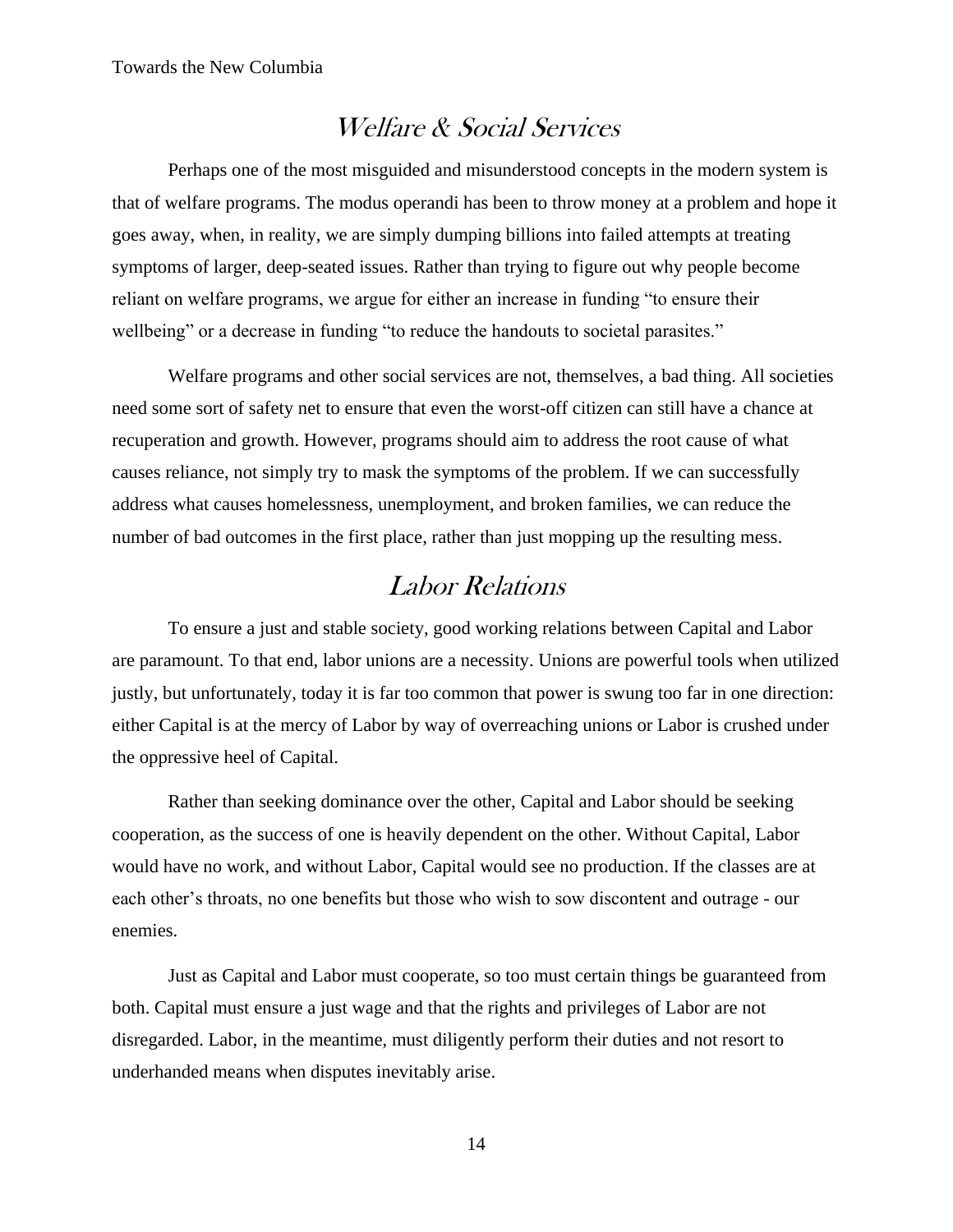Fighting between Capital and Labor is a sure way to spell economic troubles. It is only through fair negotiations and open minds that stability can be ensured, and human dignity preserved.

### The Dignity of Labor

<span id="page-15-0"></span>Children today are suffocated with the idea that they *must* go to college and receive a higher education, that they *must* get a degree and work a white-collar desk job. As a result, much of academia is populated with people that, frankly, do not belong there. More than that, it creates a blatantly harmful perception of certain types of labor.

To those that obsessively push college on children, blue collar work and learning a trade are unthinkable. "Work smarter," they parrot, "not harder," as though being an electrician or plumber were a bad thing, as though there is no honor in working a trade. However, if society is to be understood as organic, as an organism, then there is and can be no dishonorable work.

Society, much like the human body, is made up of different parts that do different functions. Remove or otherwise impede one of these parts and the whole system suffers - the same is true when it comes to labor. Digging ditches is dirty, back-breaking work, but without ditch diggers, how would we construct sewage systems? In the same way, designing the sewage system requires civil engineers to utilize their knowledge of mathematics and sciences. Both ditch diggers and civil engineers are required to construct the sewage system, and thus there is honor and dignity in all jobs as they are all necessary for a healthy and competent society. An honest day's work deserves universal recognition, regardless of the type of labor. No work is dishonorable.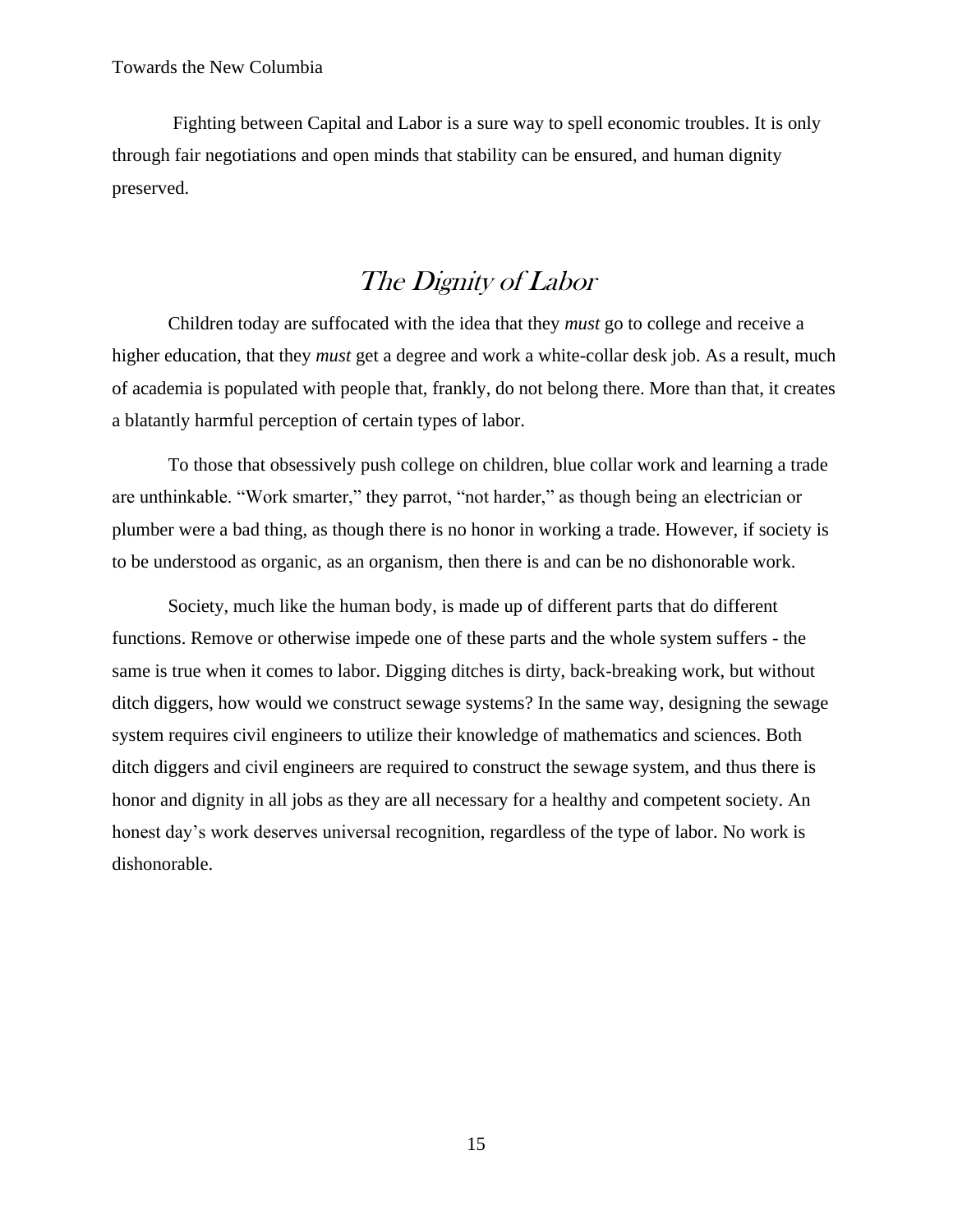## America First Foreign Policy

<span id="page-16-1"></span><span id="page-16-0"></span>For decades, America has pursued destructive and inconsistent policies in foreign relations. Whether engaging in senseless, half-hearted conflicts, being exploited by NATO member states, or used as a tool by so-called "allies" such as Israel, America's foreign policy is nothing short of a disaster. It's almost comical, as America is in an extremely unique geopolitical position with the ability to project her power to all corners of the world.

### Trade

<span id="page-16-2"></span>For decades, we have seen American goods beaten out by cheap – and sometimes dangerous – foreign-made goods from Asia and elsewhere. For a myriad of reasons, the concept of protectionist policies such as tariffs has been condemned. When President Trump began enacting tariffs, he was lambasted as a dictatorial authoritarian, as though the very concept of protectionism were dirty.

Is it so dirty for a nation to work to protect her own interests? Is it a sin to protect domestic industry from foreign intrusion? Certainly not, but to many, it seems to be. In truth, not only is it not a bad thing, but it is something that should be actively pursued so that domestic industry is protected from the foreign. We *must* pursue an America First trade policy, lest our goods continue to be replaced with cheap, mass-produced garbage from the hordes of Chinese factories. In doing so, we can ensure a steady demand for American labor, thus helping our people and the economy. It would further prevent dependence on unstable foreign markets, as well as ending American economic support of slavery and other exploitative business practices employed in the Asian sweatshops.